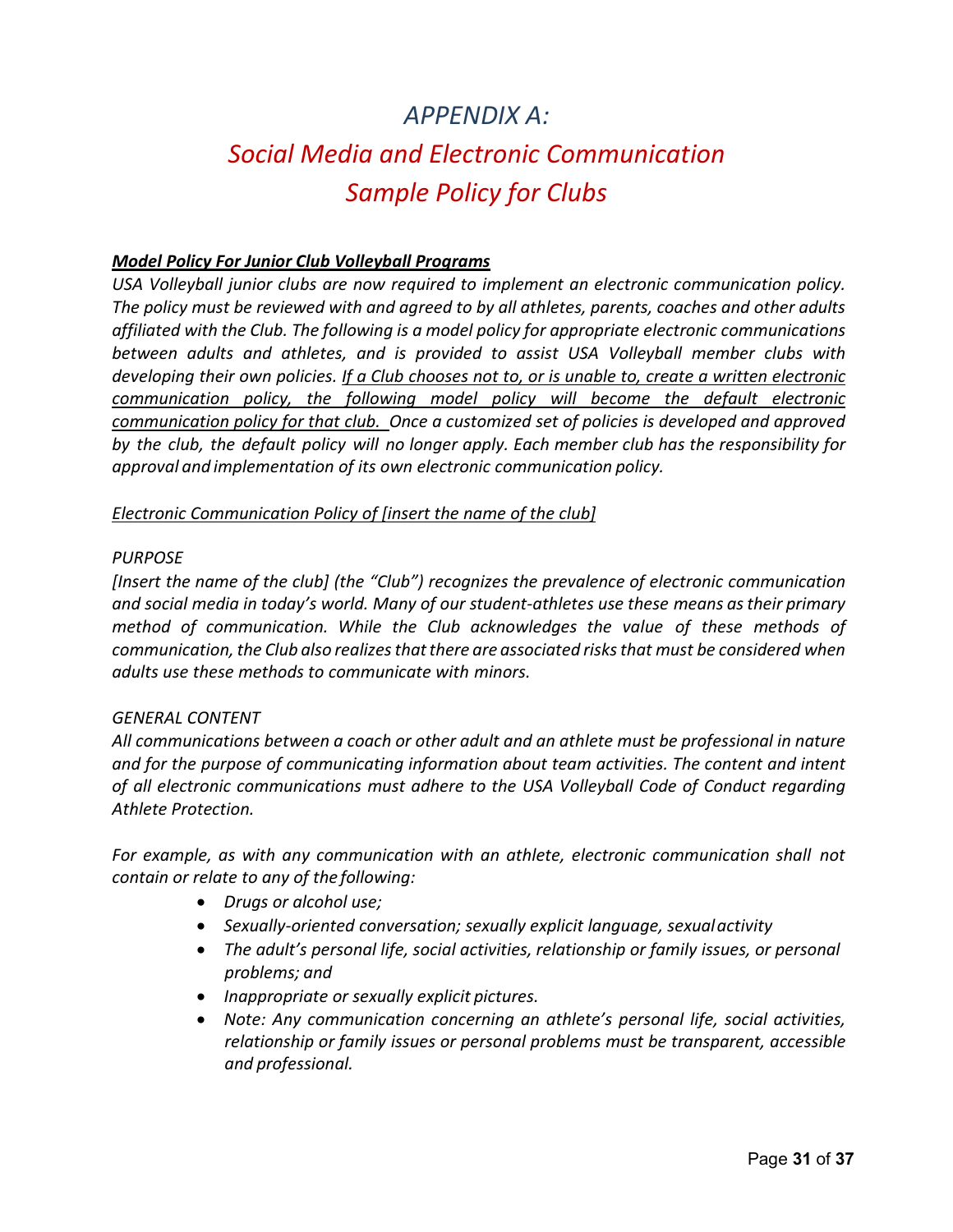*Whether one is an athlete, coach, board member or parent, the guiding principle to always use in communication is to ask: "Is this communication something that someone else would find appropriate or acceptable in a face-to-face meeting?" or "Is this something you would be comfortable saying out loud to the intended recipient of your communication in front of the intended recipient's parents, the coaching staff, the board or other athletes?"*

*With respect to electronic communications, a simple test that can be used in most cases is whether the electronic communication with athletes is Transparent, Accessible and Professional.*

*Transparent: All electronic communication between coaches and athletes are to be transparent. Your communication should not only be clear and direct, but also free of hidden meanings, innuendo and expectations.*

*Accessible: All electronic communication between coaches and athletes should be considered a matter of record and part of the Club's records. Whenever possible, include another coach or parent in the communication so there is no question regarding accessibility.*

*Professional: All electronic communication between a coach and an athlete shall be conducted professionally as a representative ofthe Club. Thisincludes word choice,tone, grammar and subject matter that model the standards and integrity of a staff member.*

*If your communication meets all three of the T.A.P. criteria, then it is likely your method and manner of communication with athletes will be appropriate.*

# *FACEBOOK, INSTAGRAM, BLOGS AND SIMILAR SITES*

*Coaches may have personal Facebook (or other social media site) pages, but they are not permitted to have any athlete member of the Club join their personal page as a "friend." A coach shall not accept any "friend" request from any athlete. In addition, the coach will remind the athlete that this is not permitted. Coaches and athletes are not permitted to "private message" each other through Facebook. Coaches and athletes are not permitted to "instant message" each other through Facebook chat or other IM methods.*

*The club has an official Facebook page that athletes and their parents can "like" or "friend" for information and updates on team-related matters.*

*Coaches are encouraged to set their pages to "private" to prevent athletes from accessing the coach's personal information.*